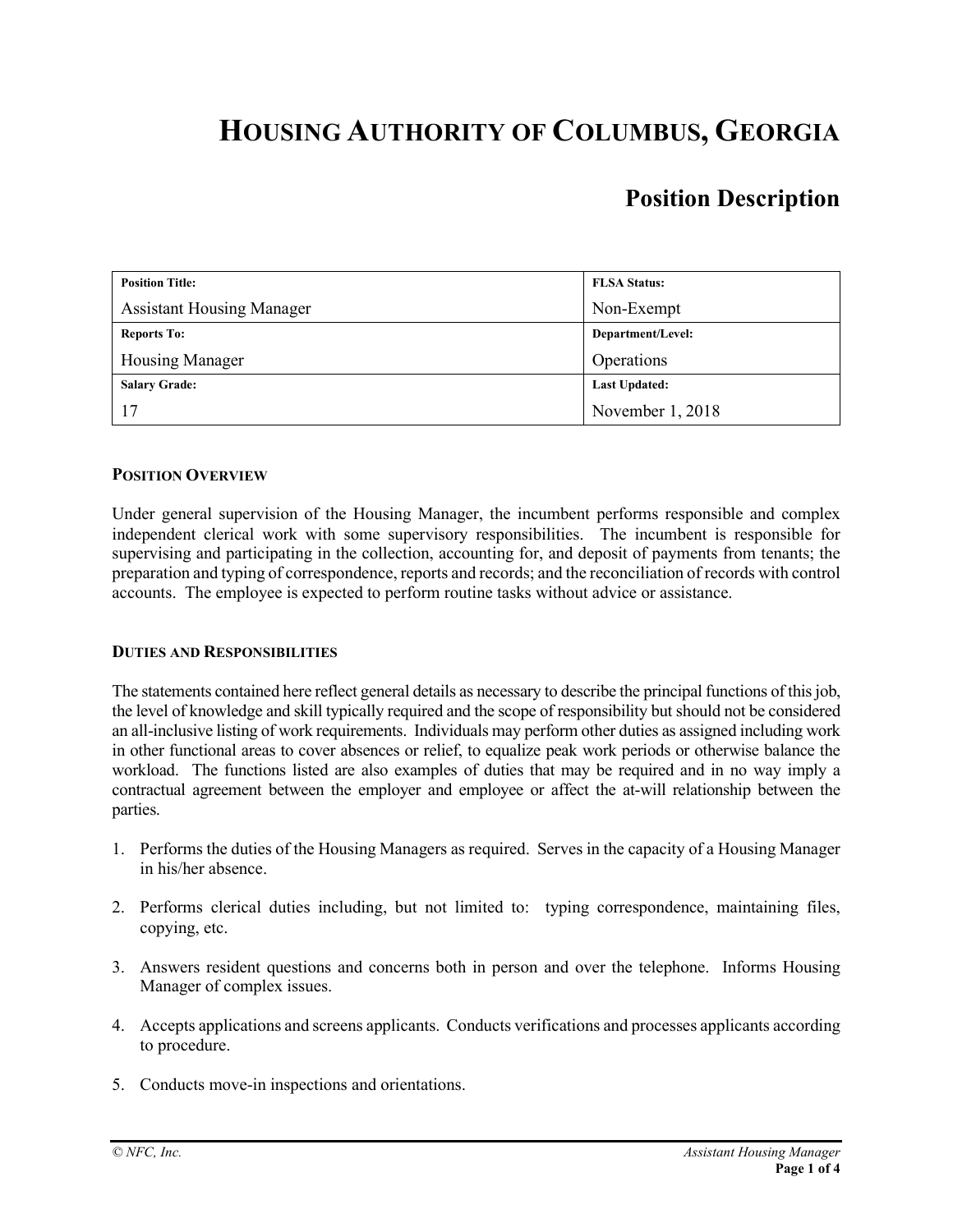- 6. Reviews unpaid accounts as needed. Takes appropriate action to collect delinquent payments.
- 7. Processes transfers according to Authority policy.
- 8. Maintains tenant files according to Authority policy.
- 9. Monitors utilities for shut offs, makes appropriate documentation, and notifies Housing Manager.
- 10. Counsels residents and makes referrals as needed.
- 11. Processes move-ins including, but not limited to: generating new tenant files, signing lease, orientations, calculating rent, etc.
- 12. Processes evictions as necessary according to procedure.
- 13. Processes move-outs including, but not limited to: exit interviews, move-out inspections, paperwork, etc.
- 14. Conducts interviews when rent change is necessary and processes according to procedure.
- 15. Assists in preparation of required reports.
- 16. Maintains daily vacancy log.
- 17. Performs routine housekeeping inspections. Accompanies maintenance department on inspections.
- 18. Assists with pest control services including notifying residents and escorting technician.
- 19. Assists with office management work including maintaining equipment, ordering supplies, etc.
- 20. Collects rent, makes proper documentation, and deposits in bank.
- 21. Receives work orders as necessary.
- 22. Assists with inspections of units and grounds as necessary.
- 23. Monitors for lease violations, notifies residents, and follows-up as necessary.
- 24. Assists with delivering notices as necessary.
- 25. Changes out door locks and makes duplicate keys.
- 26. Represents the Housing Authority in grievance hearings and court as necessary.
- 27. Performs other related duties as required.

#### **REQUIRED KNOWLEDGE AND ABILITIES**

1. Ability to obtain Public Housing Manager (PHM) Certification.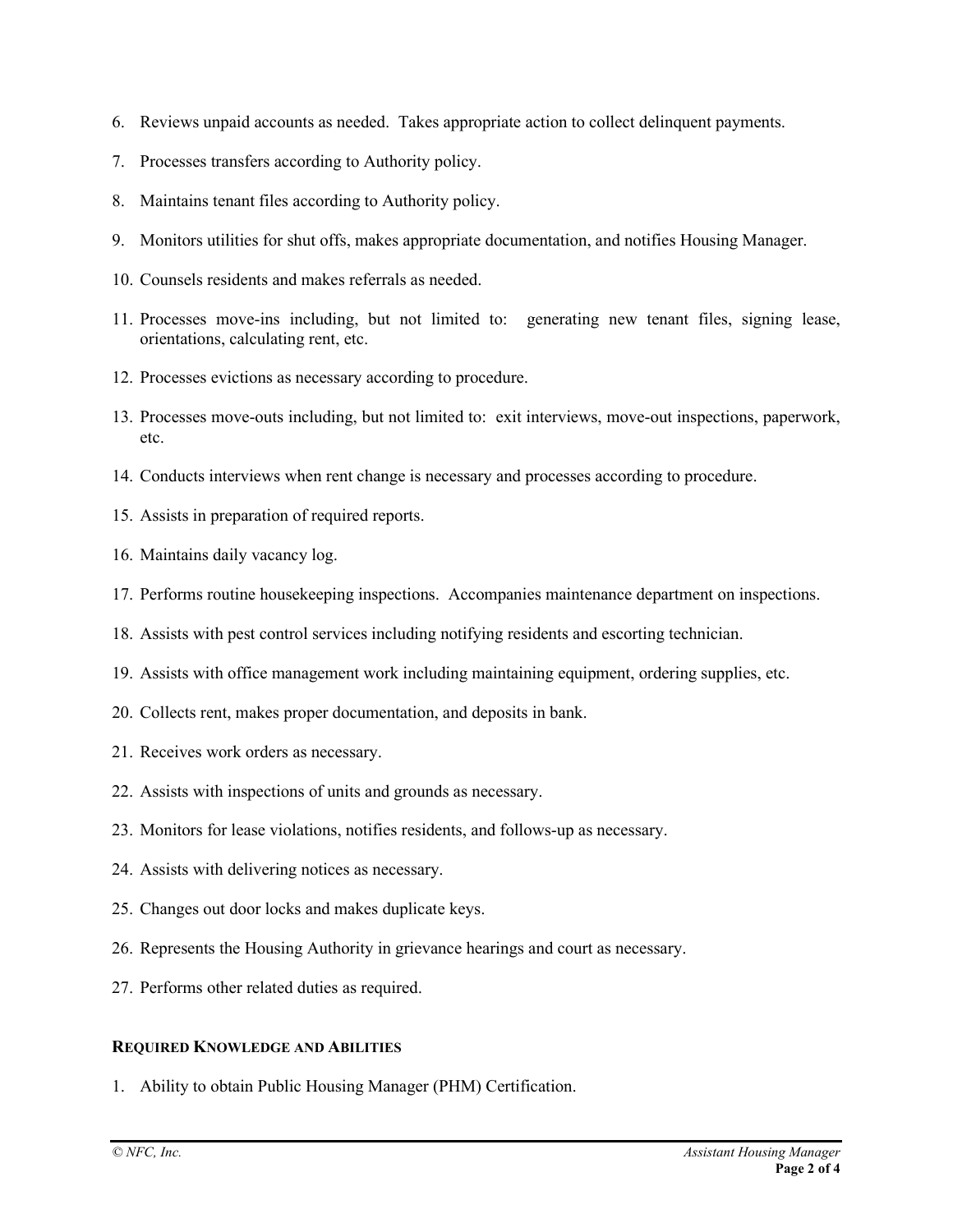- 2. Knowledge of the general operations and procedures of a Public Housing Agency (PHA).
- 3. Knowledge of the methods of handling, receipting, and maintaining records of money received.
- 4. Knowledge of federal, state, and local laws and regulations affecting the admission of individuals to public housing.
- 5. Knowledge of rules and regulations of the Housing Authority and HUD regarding tenant collections and reporting requirements.
- 6. Knowledge of modern office equipment including copiers, personal computers, mainframe terminals, calculators, facsimile machines, etc.
- 7. Knowledge of available human service resources in the area.
- 8. Ability to understand, act on, and interpret policies, regulations, and procedures as set forth by the Housing Authority and/or HUD.
- 9. Ability to make rapid and accurate arithmetical calculations.
- 10. Ability to make routine decisions, recognizing established procedure practices and systems.
- 11. Ability to supervise and review the work of subordinates.
- 12. Ability to enter data into a database and retrieve and update same using a computer terminal.
- 13. Ability to present ideas and information in a clear and concise manner, both orally and in writing.
- 14. Ability to establish and maintain effective working relationships with co-workers, consultants, residents, the general public, local social service agencies, and HUD; ability to communicate with people from a broad range of socio-economic backgrounds.
- 15. Ability to work in less than ideal conditions, e.g. noise, high traffic areas, etc.
- 16. Ability to be transferred to and perform assigned job duties at any development maintained by the Authority.

### **MINIMUM EDUCATION, TRAINING, AND/OR EXPERIENCE**

Graduation from a standard high school or vocational school supplemented by courses in office procedures with at least one year of experience in varied clerical work preferably including the handling and accounting for money or any equivalent combination of education, training, and experience which provides the required knowledge and abilities. An Associate's degree is preferred.

#### **PHYSICAL REQUIREMENTS**

Must be physically able to operate a variety of automated office machines including computers, copiers, printers, calculators, etc. Must be able to work, move, or carry objects or materials such as files, computer